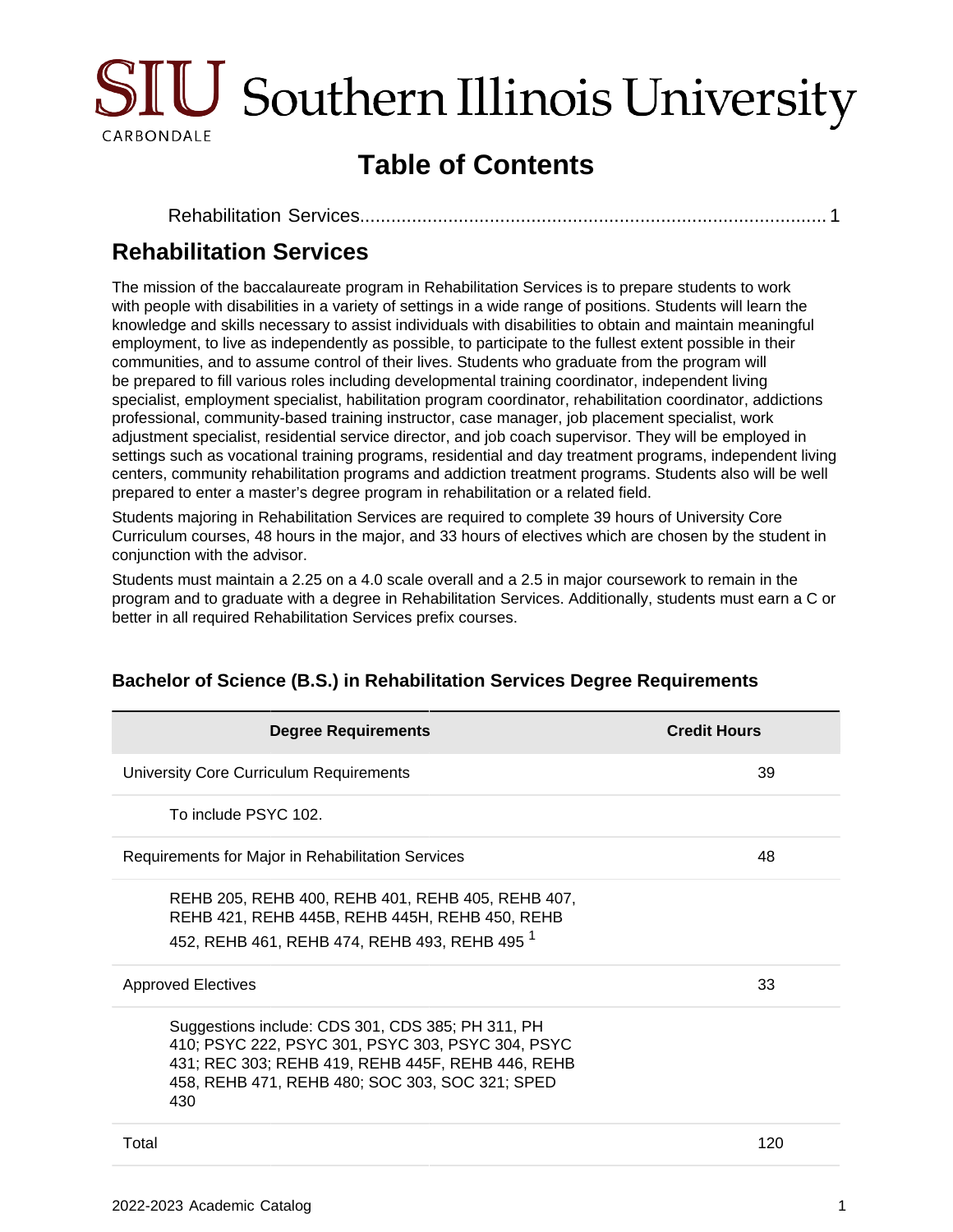### **Rehabilitation Services Minor**

A minor in Rehabilitation Services consists of 5 courses (15 hours). Three of those courses are required. They include REHB 205, REHB 401, and REHB 400. Additionally, students must take two of the following courses: REHB 407, REHB 452, one of REHB 445B, REHB 445E, REHB 445F, REHB 445H, or REHB 461. A GPA of at least 2.5 must be achieved in the rehabilitation courses required of the minor.

REHB 205 is available for credit in the Human Health area of the University Core Curriculum.

#### **Substance Use and Behavioral Disorders Minor**

The undergraduate minor in Substance Use and Behavioral Disorders is designed for all SIU students with an interest in gaining additional credentials. The minimum requirements for the minor are comprised of 15 credit hours of coursework. All 15 semester hours must be completed at SIU. Students obtaining a minor must maintain an average GPA of 2.0 or above in their required coursework.

**Course Sequence**: The course sequence follows the Illinois Model for Counselor Certification\* which outlines counseling training standards and skills. For successful completion of the minor students must complete the following courses:

- REHB 461: Introduction to Substance Use Disorders and Behavioral Addictions
- REHB 471: Treatment, Recovery and Relapse Prevention
- REHB 458: Interventions for Substance Use Disorders and Behavioral Addictions in Special **Populations**
- REHB 466: Substance Use, Behavioral Addictions, and the Family

**Elective**: A 3 credit elective may be taken in any program as long as the course content for the elective is related to the minor (e.g. counseling, case management, criminal justice, public health, social work).

Students completing a minor in SUD and planning to obtain a CADC certificate in Illinois must also complete an 8-credit hour supervised internship.

\*Note: Only those students interested in obtaining a CADC in Illinois by meeting ICB advanced training requirements are required to complete an 8-credit hour supervised internship in addition to the above coursework. Students interested in obtaining the CADC certificate as part of their minor must contact the coordinator of the Substance Use Disorder and Addictive Behaviors Certificate Program for additional information about the certificate and internship placements.

For more information contact: Rehabilitation Counseling, and Administration Program, [health.sciences@siu.edu](mailto:health.sciences@siu.edu).

## **Capstone Option for Transfer Students**

The SIU Capstone Option may be available to eligible students who have earned an associates degree or the equivalent. The Capstone Option reduces the University Core Curriculum requirements from 39 to 30 hours, therefore reducing the time to degree completion. See the Capstone Option section for more information on this option.

## **Rehabilitation Services Courses**

**REHB205 - Disability and Chronic Conditions** (University Core Curriculum) This course focuses upon the common characteristics of physical, sensory, developmental, medical, and psychiatric disabilities. The course will discuss the definition and classification of each type of disability. Emphasized will be the diagnostic criteria and the biological, cognitive, behavioral, and social aspects of each particular disorder as they occur over the lifespan. Credit Hours: 3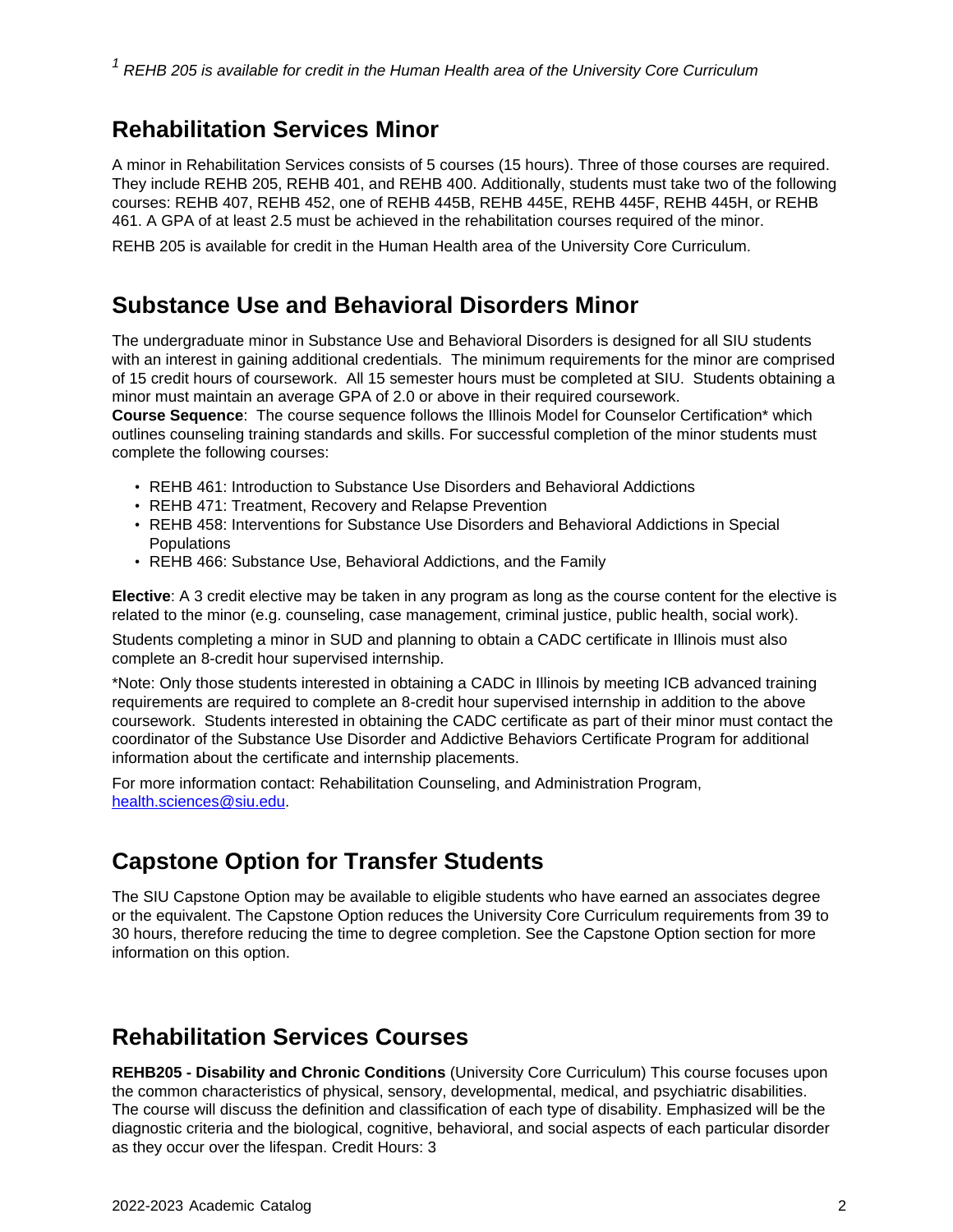**REHB205H - Disability and Chronic Disorders** (University Honors Program) (University Core Curriculum) This course focuses upon the common characteristics of physical, sensory, developmental, medical, and psychiatric disabilities. The course will discuss the definition and classification of each type of disability. Emphasized will be the diagnostic criteria and the biological, cognitive, behavioral, and social aspects of each particular disorder as they occur over the lifespan. Open to undergraduates. Available for Honors credit by special arrangement. Credit Hours: 3

**REHB400 - Introduction to Rehabilitation** An introduction to the broad field of rehabilitation, to include the processes (services), facilities and personnel involved. Credit Hours: 3

**REHB401 - Disability, Diversity and Society** This course will address the relationship between prevailing societal attitudes and environmental designs and the opportunity of persons with disabilities to participate fully in society. It will examine the physical, mental, gender and cultural characteristics of persons with disabilities as determinants of their needs, values, aspiration and opportunities. How public policies can promote or limit inclusion and equal opportunities for persons with disabilities will also be addressed. Credit Hours: 3

**REHB401H - Disability, Diversity and Society** (University Honors Program) Open to undergraduates. Available for Honors credit by special arrangement. Credit Hours: 3

**REHB405 - Introduction to Aging and Rehabilitation** (Same as GRON 405) Introduction to the field of aging, including social, political, economic and legal issues pertinent to an aging society and rehabilitation. Credit Hours: 3

**REHB407 - Basic Practices in Rehabilitation** Provides students with the basic pragmatic knowledge and skill base necessary for effective day-to-day practice in entry-level rehabilitation positions. The material will include but is not limited to: the team process and being an effective team-member; clinical interviewing and relationship building skills; active communication; rights and advocacy, ethics and ethical decision-making; intervention and psychotherapy models; psychopharmacology; and record-keeping and information management. Not for graduate credit. Credit Hours: 3

**REHB421 - Introduction to Career Counseling and Employment Services** Relates the psychosocial meaning of work, process of vocational development, theories of occupational choice and labor market trends to current and innovative methods of job development, selective placement and follow-up with individuals with disability. Special approval needed from the instructor. Credit Hours: 3

**REHB445B - Psychiatric Rehabilitation** This course will explore the history, philosophy, practice, current trends, and issues of psychiatric rehabilitation. Rehabilitation services that (A) develop an individual's skills and (B) provide environmental support for people with chronic mental illness will be examined. Emphasis will be placed on reaching vocational goals and optimal independent functioning for people with psychiatric disabilities. Special approval needed from the instructor. Credit Hours: 3

**REHB445H - Rehabilitation Counseling with Special Populations** Procedures and programs pertinent to the care and treatment of special populations. Three semester credits will ordinarily be granted for each unit. Special approval needed from the instructor. Credit Hours: 3

**REHB450 - Assistive Technology** This course reviews applications of assistive technology (AT) used by people with disabilities. The course covers various types of AT ranging from low to high technology. Additionally, the course explores devices that are commercially available and those that are customized. Strategies for modifying tasks rather than using technology are reviewed. Credit Hours: 3

**REHB452 - Individual Service Planning** This course provides students with skills to develop individual service plans for individuals being served in community rehabilitation programs. Topics covered include person-centered assessment, functional community based training, and written treatment plans. Prerequisites: REHB 205, REHB 400, REHB 445B or REHB 445H with grades of C or better. Credit Hours: 3

**REHB458 - Substance Use Disorders Interventions for Special Populations** This course provides a broad understanding of issues and trends in substance use disorder and behavioral addiction within a multicultural society. This course focuses on interventions that reflect the culture specific values and treatment needs of diverse clientele across the lifespan. Topics including the sociocultural challenges,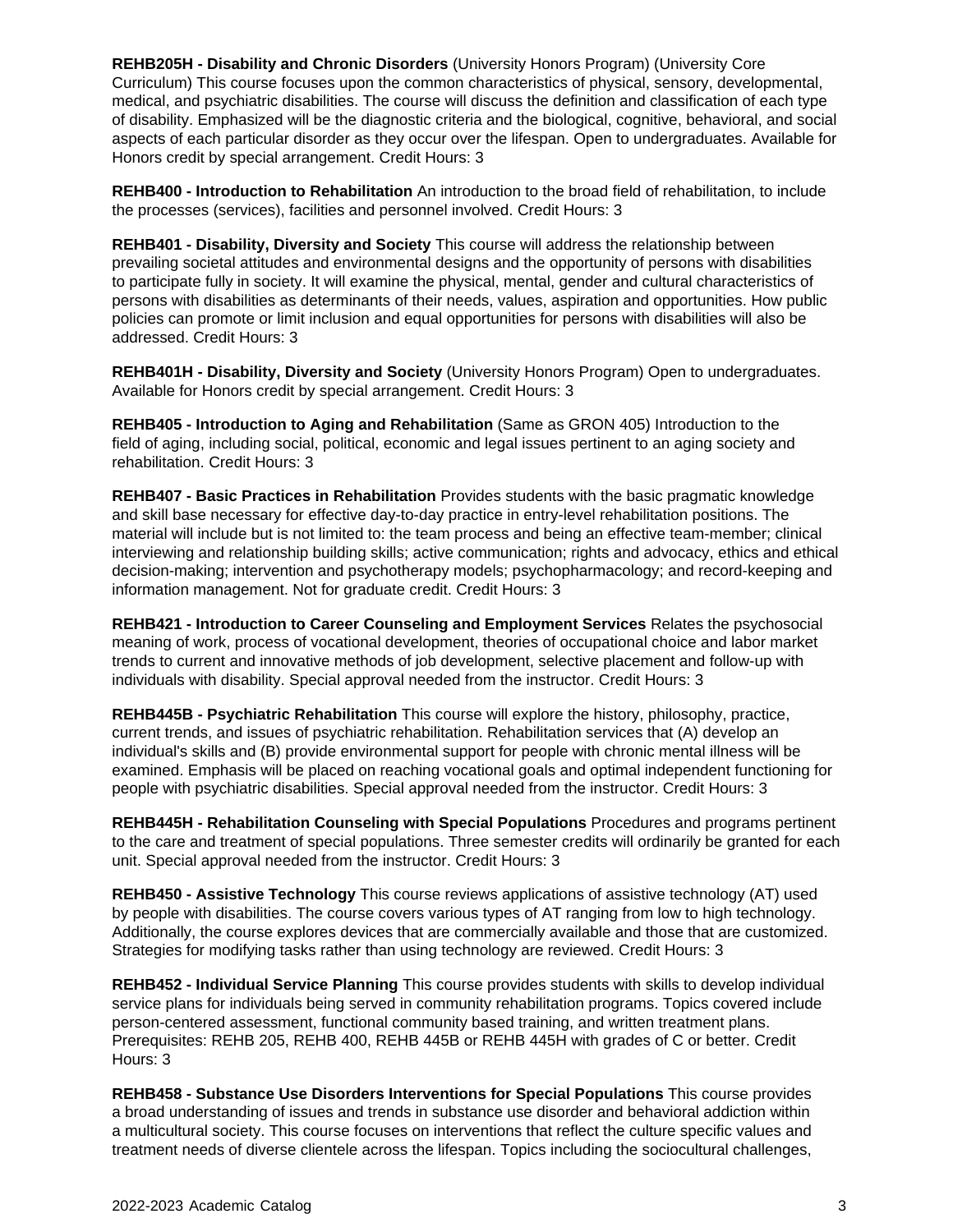intersectionality of identities, and cultural competency will be covered. Prerequisite: REHB 461 with a grade of B or better. Credit Hours: 3

**REHB461 - Introduction to Substance Use Disorders and Behavioral Addictions** Introduction to the field of substance use and behavioral addictions counseling with an overview of foundation topics underlying professional practice. This course will focus primarily on substance use and behavioral addiction models, medical and psychological consequences, drug classification systems, legislation, and other clinical and public policy issues that may be relevant to the field. Credit Hours: 3

**REHB466 - Advanced Treatment, Recovery and Relapse Prevention** This course builds on knowledge and skills gained in REHB 471 to include advanced case management, diagnosis, and testing and treatment techniques for youth, adults and families. The course includes a focus on co-occurring disorders, the practice of group work, crisis counseling; treatment settings, and pharmacological treatment. Prerequisite: CARE 471. Credit Hours: 3

**REHB474 - Introduction to Staff Supervision** This course provides an introduction to the skills necessary to supervise staff in rehabilitation settings. Students will receive training and practice in using management styles, time management, delegation, disciplining, coaching, behavioral supervision, goalsetting, performance evaluation, giving feedback, keeping documentation, listening, conflict resolution and facilitating meetings. Not for graduate credit. Prerequisite: REHB 400. Credit Hours: 3

**REHB493 - Applied Research in Professional Rehabilitation Practice** This course will provide students with the skills necessary to act as critical consumers of rehabilitation-related research. It will also provide students with the analytical skills necessary to apply the logic of research methodology to their work in implementing evidence based practices with consumers. Emphasis will be on developing student capacity to complete focused, topical reviews of the rehabilitation literature, effectively evaluate research methodology and practices and determine appropriateness of new approaches for application in the field. Prerequisites: REHB 205, REHB 407 with grades of C or better. Credit Hours: 3

**REHB495 - Internship in Rehabilitation** Supervised field experience in an agency or organization providing rehabilitation services. Not for graduate credit. Prerequisite: satisfactory completion of all other required undergraduate Rehabilitation courses, and minimum GPA of 2.5 in required Rehabilitation courses. P/F grading. Credit Hours: 3-12

## **Rehabilitation Services Faculty**

**Lewis, Terri A.,** Assistant Professor of Practice, Ph.D., Southern Illinois University Carbondale, 2012.

**Nichols, Jane L.,** Assistant Professor, Ph.D., Michigan State University, 2007; 2012. Rehabilitation counseling, challenges in communication, decision making, and addictive behaviors.

**Taylor, Kathy J.,** Assistant Professor of Practice, Ph.D., Southern Illinois University Carbondale, 2013.

**Upton, Thomas D.,** Professor, Ph.D., University of Iowa, 2000; 2000. Rehabilitation counseling, advances in rehabilitation, persons with brain injury, disability attitudes, and postsecondary educational accommodations.

#### **Emeriti Faculty**

**Austin, Gary,** Professor, Emeritus, Ph.D., Northwestern University, 1973. **Benshoff, John J.,** Professor, Emeritus, Ph.D., University of Northern Colorado, 1988. **Bordieri, James E.,** Professor, Emeritus, Ph.D., Illinois Institute of Technology, 1980. **Crimando, William,** Professor, Emeritus, Ph.D., Michigan State University, 1980. **Falvo, Donna R.,** Professor, Emerita, Ph.D., Southern Illinois University, 1978. **Flowers, Carl R.,** Professor, Emeritus, Ph.D., Southern Illinois University Carbondale, 1993. **Koch, D. Shane**, Professor, Emeritus, Rh.D., Southern Illinois University Carbondale, 1999. **Taylor, Darrell,** Associate Professor, Emeritus, Ph.D., University of South Florida, 1992. **Wright, W. Russell,** Associate Professor, Emeritus, Ph.D., Southern Illinois University, 1974.